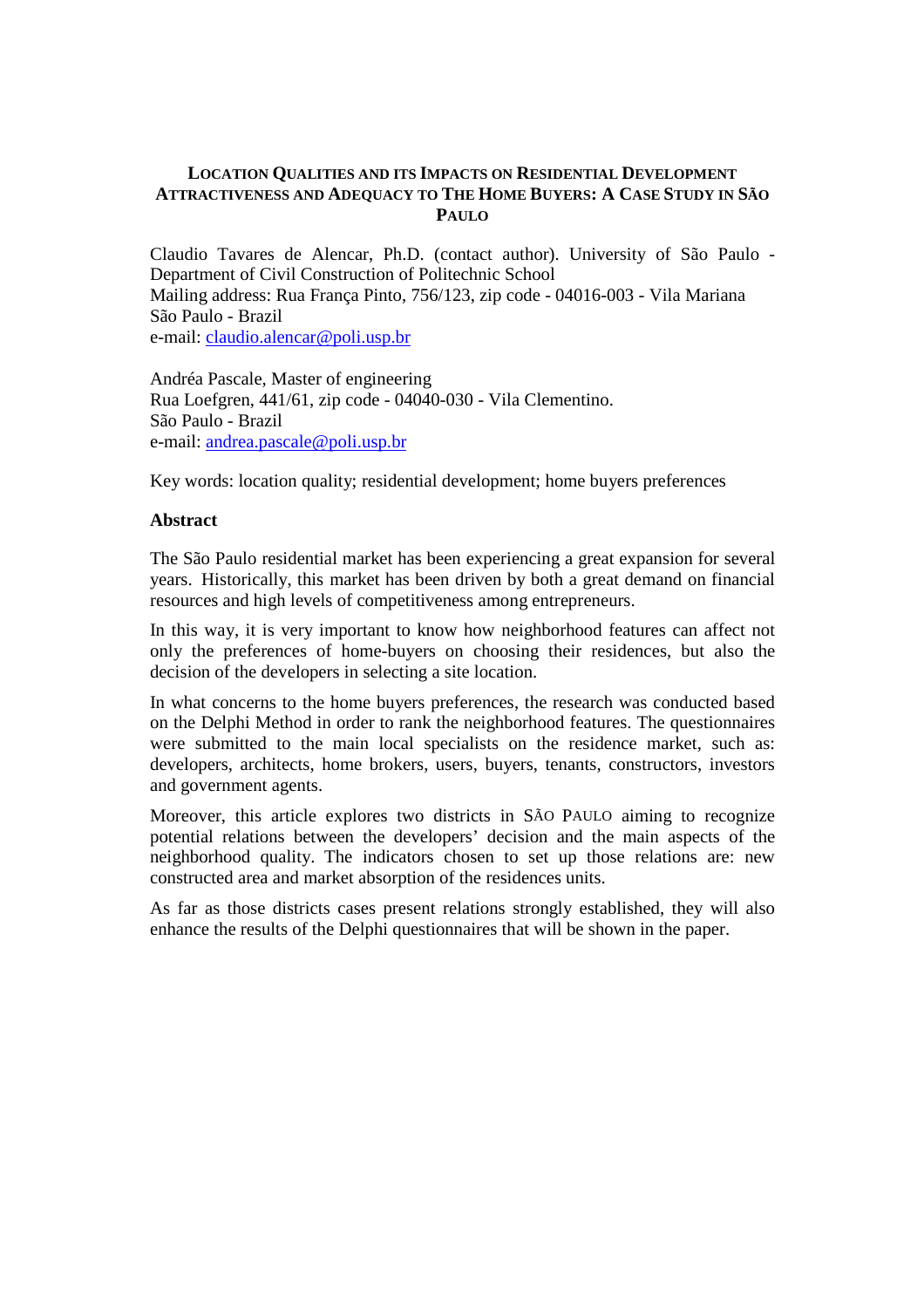### **Introduction**

This paper has the objective of recognizing the principal neighborhood features that can enhance its quality according to potential home buyers. The aim of this article was achieved by structuring a hierarchical list of such features named – matrix of location attributes. In such matrix, the main characteristics of a region are arranged in a hierarchical order where each attribute has it own relative weight in what concerns of the residential area quality as a whole. The matrix of attributes was tested in two regions of two different residential districts of SÃO PAULO metropolitan area.

These location attributes are related to the followings issues: environmental conditions, urban infrastructure, services, accessibility and social-economic patterns inside the residential area.

It is important to point out that in this work the perception of location quality is based on the potential home buyer perspective. Such notion of quality by potential users can be explained in terms of how far away from work, entertainment, shopping, etc, is a specific site in comparison with alternative ones where alternatives residential projects could be developed or even taking into account those ones which have already been on development phase. Another important aspect of this paper refers to the particularity understanding of residential location quality according to the group of potential users that we select to be analyzed, therefore the simulation provided here is valid only for a specific segment of the market.

VILLAÇA (1977) defines location as "The attributes of a point in a territory that define its possibilities of relationship with the others points in the same territory", after that, when somebody make a residence acquisition is also buying the access to public services, urban equipments and infrastructure, we can also say that who buys a residence is not only getting a piece of real estate, but also a location with some degree of quality. It is also possible to conclude that differences of quality among several sites location in a specific neighborhood affects the prices of land and attractiveness for developing and buying new residential projects.

Moreover, locations' qualities are constantly affected by public and private investments. Public and private agents are continuously changing the urban tissue improving and producing new areas for new residential projects affecting the balance previously existents among the urban areas.

The spatial restructuring that has occurred in the last years in the majors cities around the world arose mainly from changing in social behavior and technological evolution, including the way people lives in a constructed environment. Specially in São Paulo the new requirements for a residence to be able to satisfy a specific kind of user, or potential owner, have intensity changed not only the concepts of housing, but also have stimulated developers to explore new areas for new projects.

In relation to users' requirements, differently from industrials and services uses, the decisions related to the location selection are not driven by scale economies, but paying special attention to the intangible structure of environmental qualities, in which clients satisfaction can be achieved (CHORLEY; HAGGETT, 1975).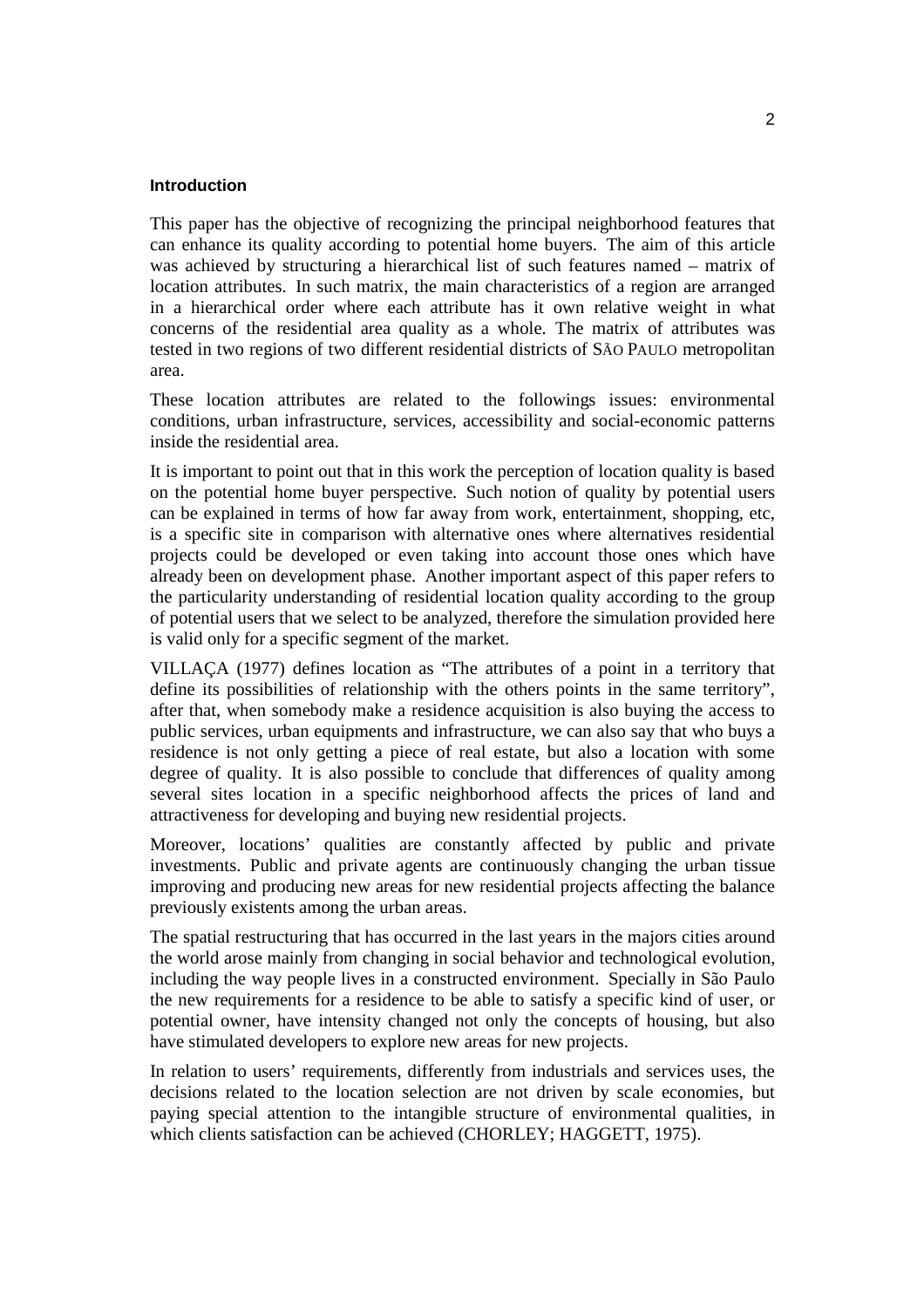The segment analyzed in this paper, in what concerns of its preferences and requirements related to residential location qualities, was conventional families – a couple with children in scholar age – having a mensal income within the interval of  $R\$  4,000 to R\$ 6,000<sup>1</sup>.

Thus, this article is focused on structuring a package containing the principal attributes of residential location quality for a specific public, named matrix of location attributes. The matrix was obtained by using the Delphi approach, and it was validate by applying it into two different residential areas in order to recognize if its parameters fitted with developers perception and users' needs.

# **Literature Review**

Residential location studies have been treated under diverse perspectives. First, a considerable part of the bibliography deals with population distribution within the cities. Geographers and planners, like RICHARDSON (1971), CHORLEY and HAGGET (1975), and ELDER and ZUMPANO (1991), have tried to improve the classic models for spatial distribution of the population. Others studies are focused on the users' needs arguing which are the most important physical and location attributes for housing (LINNEMAN, 1981; HALLAM, 1992; PROVAR, 2003).

Generally these texts are based on hedonic models to explain the behavior of house prices. Such models considers prices as a dependent variable and some physical and neighborhood attributes as explained variables, in this case we can cite GOODMAN (1981), DALE-JOHNSON and PHILIPS (1984), ASABERE and HARVEY (1985) and, ARGUEA and HSIAO (2000).

In relation to users' demands, two Brazilian papers were examined, PROVAR (2003), where quite distinct of people economic and social profiles took place, and the other, FERNANDEZ (2000), researches the preferences of the market according to its life style, age and civil status.

TAJIMA (2003) gives special emphasis to the positive effect on house prices of being near from green areas and, on the other hand, the negative effect on houses within Boston when they're near from highways. VOITH (1991) points out the importance of accessibility and transport systems on residential choice. NIGRIELLO (1977) and LOW-BEER (1987) have studied the increase in the land-value and the increase in the number of new projects near from the new subway lines in São Paulo. BORBA (1992) and PROVAR (2003) have tested the decreased in house units' value while a waste recycling plant had been operating in a specific zone in São Paulo.

Others papers are related to discuss how the proximity of residential areas from shopping centers affects house prices (MASANO, 1993; DES ROSIERS et al., 1996)

Besides, there are several articles analyzing the process of site selection by entrepreneurs according to their strategies of diversification, in the middle of them, BARNETT and OKORUWA (1993), BUCKLEY (1993), ROSE (1993), DIPASQUALE and WHEATON (1996) and, CARN et al. (2001).

1

<sup>&</sup>lt;sup>1</sup> Nowadays 1 US\$ is approximately equal to 2.4 R\$.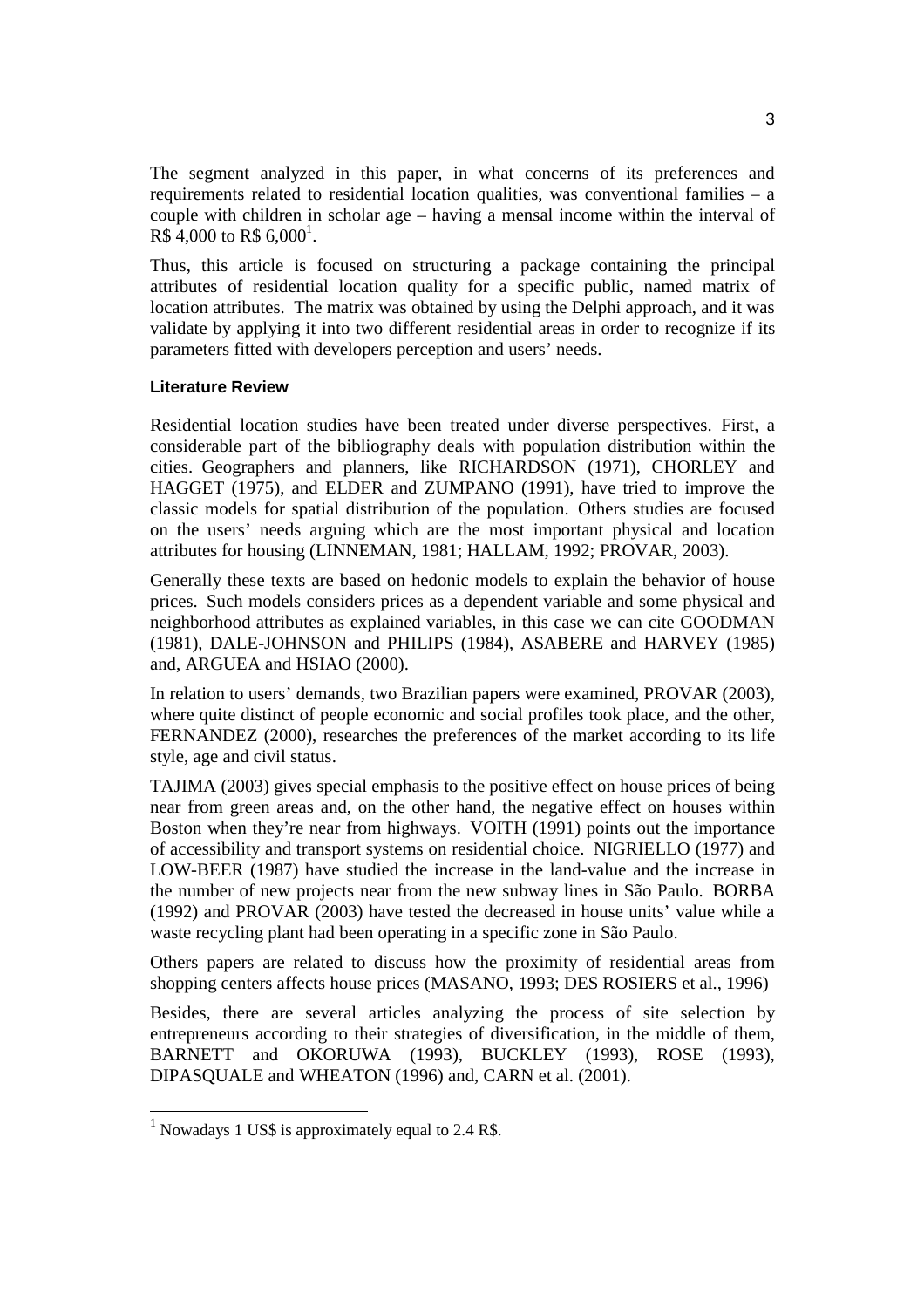# **Research Method – the Matrix of location attributes construction**

The method employed in this research was the Delphi technique. By using the Delphi it is possible to achieve a certain degree of convergence among several points of view about the matrix of location attributes. This matrix consists of a hierarchical list of the attributes considered important to qualify a residential area as a whole, according to some specialists in this field.

ROWE and WRIGHT (1999) understand that the Delphi method is useful when historical data are not available, then, human judgment may be helpful. The Delphi approach is not a survey statistically valid of opinions among a specific group. It is essentially a consultation to a select and restricted group of specialists. The whole process is based on the logical ratiocination and professional experience of the participants. It also depends on providing objectives information exchange, aiming to reach a kind of convergence among different opinions about a certain subject. In theses cases statistics validation are not applicable (FERRAZ, 1993).

The Delphi starts by submitting a structured questionnaire to all participants where they must give their individual opinion about several question related to a specific issue. In a second phase, the manager of the process reveals the results of the first phase and asks if somebody would like to change the original answer related to any question placed before. The process ends up when the manager get satisfied with the degree of convergence reached until that moment.

In our investigation we finish the process with 30 participants with large experience in the SÃO PAULO's residential sector, such as developers, architects, home brokers, users, buyers, tenants, constructors, investors and government agents. We consider that their opinions are representative as the prevalent vision of the market.

We decided to start the process with a matrix that had been already structured due to time restrictions. This initial structure was obtained from the review of the literature, considering the first contacts and informal opinions of the specialists and observing the location features pointed out in the new residential projects' advertising material.

The attributes that compounded the first matrix were separated into groups. This fragmentation allows not only classifies them hierarchically but also to set up the groups scale as well. The five groups of attributes set up are the followings:

- ! **Environmental quality** attributes related to both the natural and constructed environment, for example: the presence of green areas or pollution levels;
- ! **Accessibility and transportation systems** deals with the availability of means of transport to connect people who lives within a neighborhood to their main activities;
- ! **Commerce and services** it is the housing complementary services, including not only the less specialized and frequently used ones, like bakeries and small markets but also the most specialized ones like restaurants and cinemas;
- **Urban infrastructure** involves all utilities systems;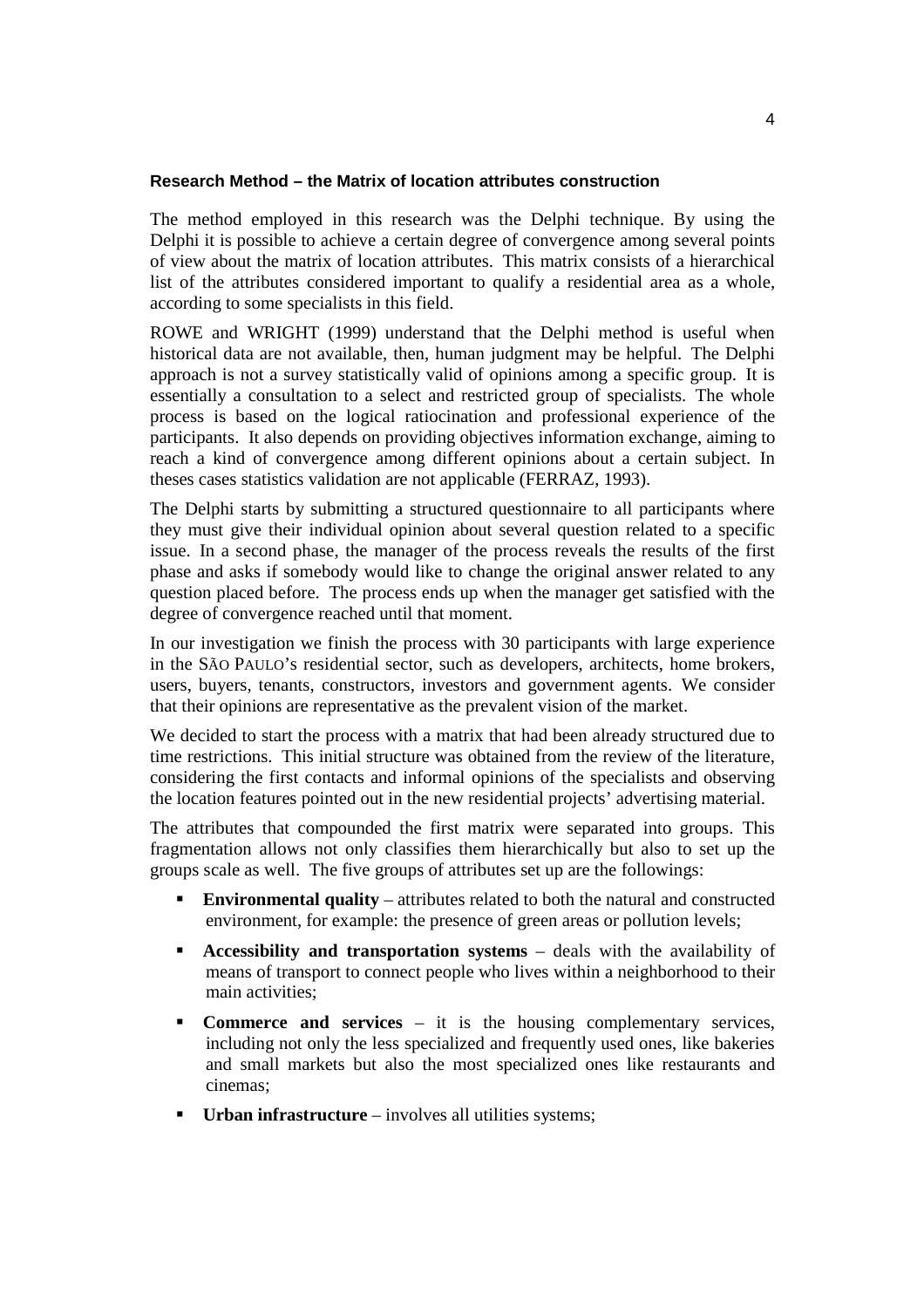! **Social and economic patterns** – embrace the attributes related to personal income patterns, average educational levels, proximity of shanties, index of violence, etc.

The preliminary matrix and instructions to fill it out as well was addressed to the participants by e-mail. In this preliminary matrix the participants scored each attribute using a 0 to 10 scale, with a variation of 0.5 points, according to their opinion about the attribute's relative importance in qualifying a residential location.

The main aspects of the Delphi are: [a] sequential answering phases mixed with feedbacks; [b] anonymity of the participants in order to avoid constrains, and; [c] very light statistics data treatment.

In this work the process have embraced two phases, mixed with one feedback to the participants, to allow them to revise their first individual scores to each attribute in the matrix. It was allowed too, on the first phase, to include new attributes that there were not present in the preliminary version of the matrix. In the same way, the attributes considered unimportant for the most of the participants were erased. At the end of the second phase we reached a satisfactory degree of convergence among opinions, so we finished the process.

The statistic approach dealt with the mode and relative frequency parameters. Based on the mode, it was possible to recognize the prevalent opinion of the group and to adopt weights for each location attribute. Then, according to their relative weight each attribute was hierarchically positioned in the matrix as follows at the table 1.

The mode of the opinions was also the information transmitted to the participants in such way they may change their scores. The relative frequency around the mode denotes the concentration points in relation to each attribute and its analysis drove the end of the process. It was still responsible for the attributes weight validation. It was considered a validated score only those ones that reached at least 30% of relative frequency. Both the relative frequency of 30% and the mode of the sample were taken into account to include or erase attributes from the final matrix.

### **Results**

The Result of the Delphi process was synthesized at the Matrix of location attributes, as shown in the table 1. In this Matrix are displayed the most relevant features for choosing a residential location according to the demands of a specific group of users. In the first column are presented the mode of the scores obtained for each attribute while in the second one are indicated the relative weight of each attribute within the respective group. In the same way, the global score of the group is displayed in the line of the group's title followed by its individual weight in relation to the total weight of the matrix.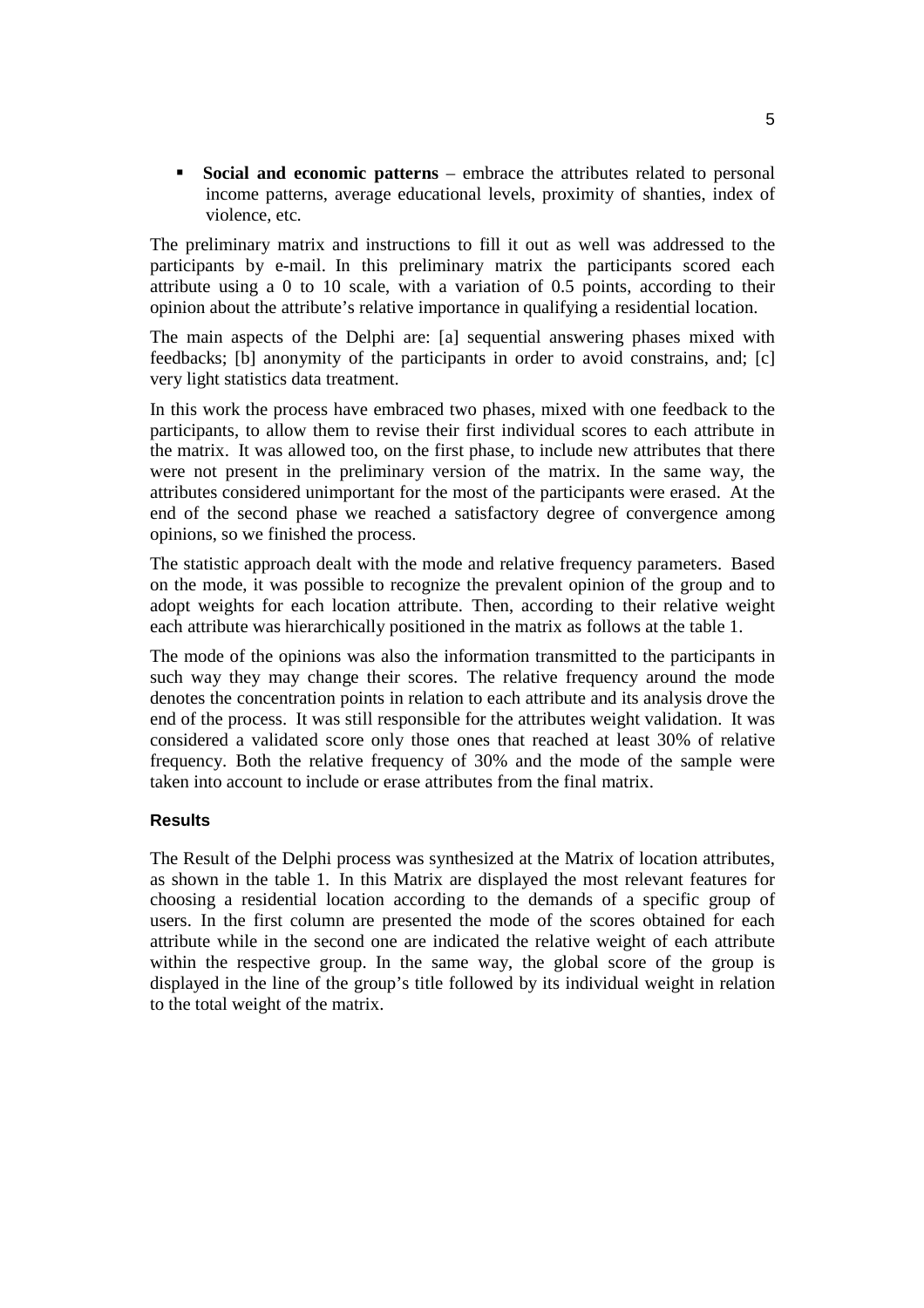| <b>MATRIX OF LOCATION ATTRIBUTES</b>                                                                    | <b>MODE</b> | <b>WEIGHT</b> |
|---------------------------------------------------------------------------------------------------------|-------------|---------------|
| <b>ENVIRONMENTAL QUALITY</b>                                                                            | 7.6         | 20.0%         |
| proximity of parks (green areas)                                                                        | 10.0        | 8%            |
| location far away from rivers and dirty streams                                                         | 10.0        | 8%            |
| location calm in relation to levels of noises (sonorous pollution)                                      | 10.0        | 8%            |
| location where do not ocurs overflows                                                                   | 10.0        | 8%            |
| location far away from sanitary deposits and/or strips lands                                            | 10.0        | 8%            |
| location with "forested" streets                                                                        | 8.0         | 7%            |
| location with acceptable levels of air pollution                                                        | 8.0         | 7%            |
| location far away from industrial areas                                                                 | 8.0         | 7%            |
| proximity from squares                                                                                  | 7.0         | 6%            |
| location "clean" em terms of visual pollution (posters, outdoors, etc.)                                 | 7.0         | 6%            |
| satisfactory conditions of the constructions in the neighborhood (maintenance)                          | 7.0         | 6%            |
| region with an expressive architectural body (projects of recognized architects)                        | 6.0         | 5%            |
| location with regular topography (without great declivities and/or aclivities in the roundnesses, etc.) | 6.0         | 5%            |
| location far away from energy towers and/or electromagnetic fields                                      | 6.0         | 5%            |
| wide and standardized sidewalks in the region                                                           | 5.0         | 4%            |
| proximity from dams and/or lakes                                                                        | 4.0         | 3%            |
| Total of sub-group environmental quality                                                                | 122.0       | 100%          |
| <b>ACCESSIBILITY AND TRANSPORTATION SYSTEMS</b>                                                         | 5.9         | 15.0%         |
| proximity from subways stations                                                                         | 8.0         | 9%            |
| easy access to main avenues                                                                             | 8.0         | 9%            |
| good size of the streets and avenues in the region (low levels of traffic jam)                          | 8.0         | 9%            |
| easiness to parking in the region                                                                       | 8.0         | 9%            |
| proximity from taxi points                                                                              | 8.0         | 9%            |
| easy acess to service centers (polar regions of jobs adequated to the specific income level)            | 7.0         | 8%            |
| easy acess to roads and highways                                                                        | 6.0         | 7%            |
| easy acess to non-stop lines                                                                            | 6.0         | 7%            |
| good system of signalling in the region                                                                 | 5.0         | 6%            |
| proximity from bus stop to the principais service centers                                               | 5.0         | 6%            |
| proximity from train stations                                                                           | 5.0         | 6%            |
| proximity from urban buses terminals                                                                    | 5.0         | 6%            |
| proximity from airports                                                                                 | 5.0         | 6%            |
| easyness to circulate by bicycle (alternative of transportation system)                                 | 4.0         | 4%            |
| proximity from bus stations                                                                             | 2.0         | 2%            |
| Total of sub-group accessibility and transportation systems                                             | 90.0        | 91%           |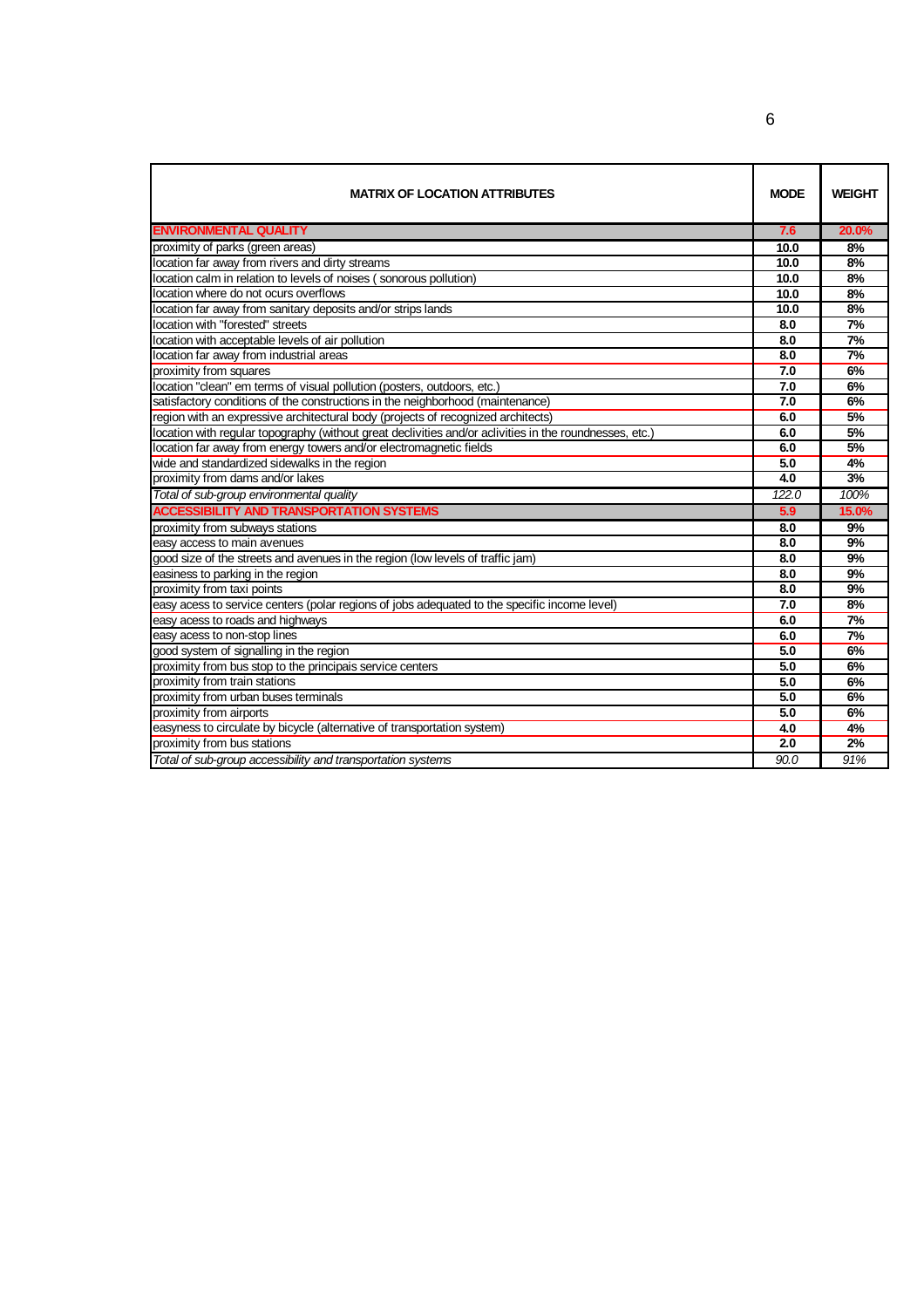| <b>COMMERCE AND SERVICES</b>                                                         | 6.0   | 15.0% |
|--------------------------------------------------------------------------------------|-------|-------|
| proximity from universities                                                          | 8.0   | 5%    |
| proximity from fitness centers                                                       | 8.0   | 5%    |
| proximity from banks                                                                 | 8.0   | 5%    |
| proximity from laundries                                                             | 8.0   | 5%    |
| proximity from shopping centers                                                      | 7.0   | 5%    |
| proximity from basic education schools                                               | 7.0   | 5%    |
| proximity from bakeries and/or mini-markets                                          | 7.0   | 5%    |
| proximity from drugstores                                                            | 7.0   | 5%    |
| proximity from commercial streets (clothes store, footwear, etc.)                    | 6.0   | 4%    |
| proximity from services streets (medical centers, lawyers, etc.)                     | 6.0   | 4%    |
| proximity from supermarkets                                                          | 6.0   | 4%    |
| proximity from hospitals                                                             | 6.0   | 4%    |
| proximity from baby schools                                                          | 6.0   | 4%    |
| proximity from libraries                                                             | 6.0   | 4%    |
| proximity from cinemas and/or theaters                                               | 6.0   | 4%    |
| proximity from bar and/or restaurants                                                | 6.0   | 4%    |
| proximity from clubs and/or sports centers and/or recreation centers                 | 6.0   | 4%    |
| proximity from video landlords                                                       | 6.0   | 4%    |
| proximity of fruits and vegetables markets                                           | 5.0   | 3%    |
| proximity of police stations and/or police ranks                                     | 5.0   | 3%    |
| proximity of gas stations                                                            | 5.0   | 3%    |
| proximity of conveniences (news-stand, post offices, etc.)                           | 5.0   | 3%    |
| proximity of free-fairs                                                              | 4.0   | 3%    |
| proximity of bookstores                                                              | 3.0   | 2%    |
| proximity of cultural centers and/or museums                                         | 3.0   | 2%    |
| Total of sub-group commerce and services                                             | 150.0 | 100%  |
| <b>URBAN INFRASTRUCTURE</b>                                                          | 10.0  | 25.0% |
| ocation with drinking water supply                                                   | 10.0  | 8%    |
| ocation with sewerage                                                                | 10.0  | 8%    |
| ocation with pluvial water draining                                                  | 10.0  | 8%    |
| ocal with electric energy supply                                                     | 10.0  | 8%    |
| ocation with telephonic utilities supply                                             | 10.0  | 8%    |
| ocation with cable tv supply                                                         | 10.0  | 8%    |
| location with canalized gas supply                                                   | 10.0  | 8%    |
| ocation with good public illumination                                                | 10.0  | 8%    |
| location with paved streets                                                          | 10.0  | 8%    |
| local with garbage system and public cleaness                                        | 10.0  | 8%    |
| location with sidewalks in good conditions (without holes, steps, etc.)              | 10.0  | 8%    |
| location endowed with urban furniture (public mailboxes, telephones, bus stop, etc.) | 10.0  | 8%    |
| Total of sub-group urban infrastructure                                              | 120.0 | 100%  |
| SOCIAL AND ECONOMICS PATTERNS                                                        | 9.5   | 25.0% |
| locatiom far away from slum quarters                                                 | 10.0  | 18%   |
| location near from valued quarters                                                   | 10.0  | 18%   |
| neiahborhood status                                                                  | 10.0  | 18%   |
| location far away from prostitution's areas or streets                               | 10.0  | 18%   |
| low index of violence in the region                                                  | 10.0  | 18%   |
| quarter with historical identity                                                     | 7.0   | 12%   |
| Total do sub-group social and economics patterns                                     | 57.0  | 100%  |

### **Table 1 – Matrix of Location Attributes**

The final weights related to each group of attributes expose the relative importance of each one to the residential area quality as a whole. At the end, 74 location attributes were listed. The most important groups are the urban infrastructure and socialeconomic patterns, each one meaning 25% of the total weight, as it can be noticed in the following figure.

7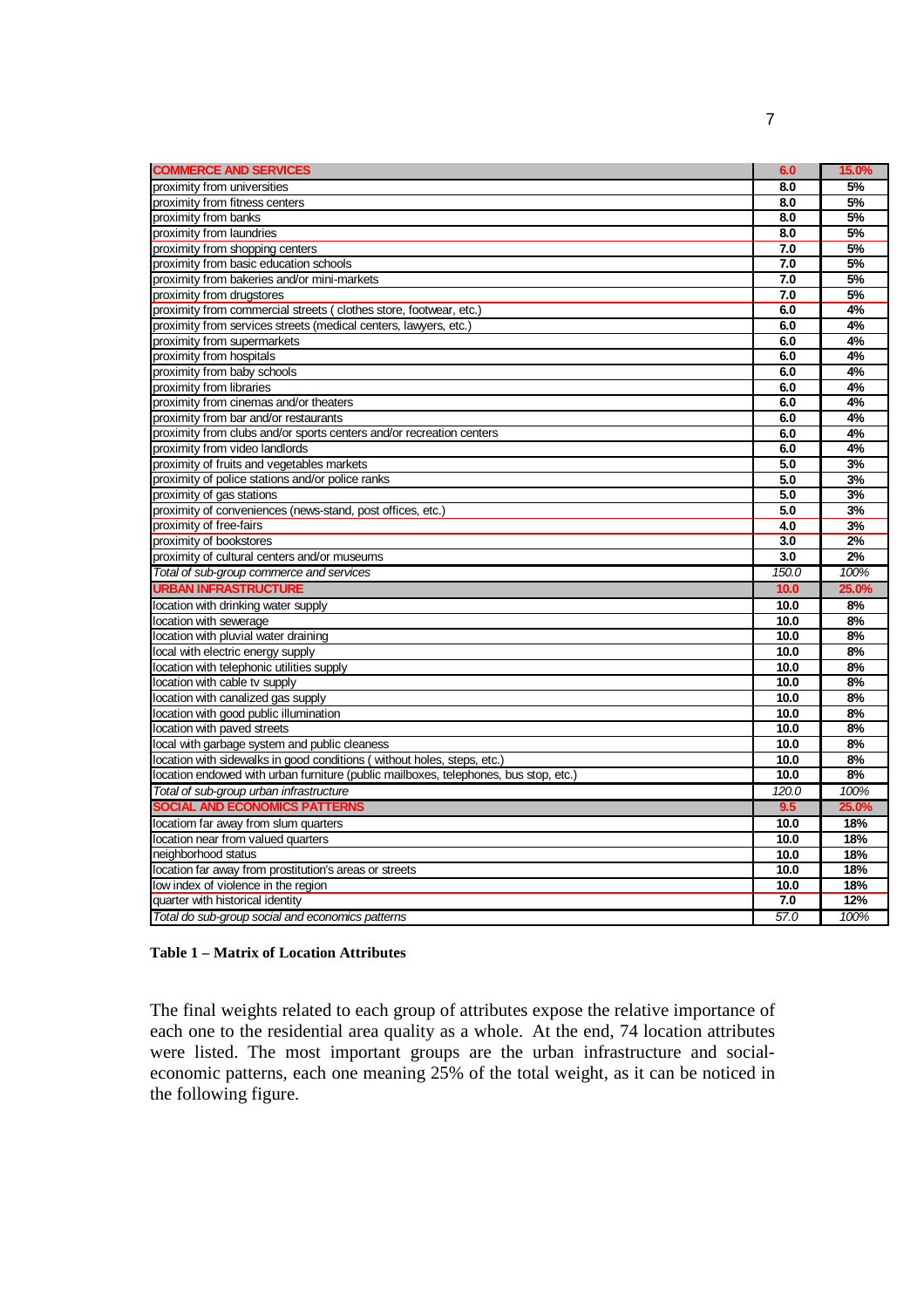

#### **Figure 1 – Relative importance of the groups of location attributes on residential choice**

#### **The matrix of location attributes validation**

The matrix was tested in two different residential areas with both distinct, the quality conditions, expressed by the parameters of the matrix, and the pattern of new buildings supply. The results have validated the general structure of the matrix and when they are analyzed with others indicators it is possible to perceive some market trends.

The selection of the two regions to be explored was based in the following factors:

- ! The profile employment of the people taken into account in this research, such as it was described at the page 3;
- ! The same type of urban zoning, where it can be developed the same type of activities and constructed area;
- ! A quite homogeneity among the region features in what concerns to the attributes of the matrix.

Once the two regions were picked out, named MOOCA and VILA MARIANA, both were submitted to the attributes structured in the matrix body, and subsequently we set up specific criterions to drive the scoring process of each attribute.

Many attributes of the matrix, and the criterions for scoring it as well, are related to the distance between the location and a specific kind of service, therefore, in order to allow personal judgment be straighter in filling the matrix out, we have adopted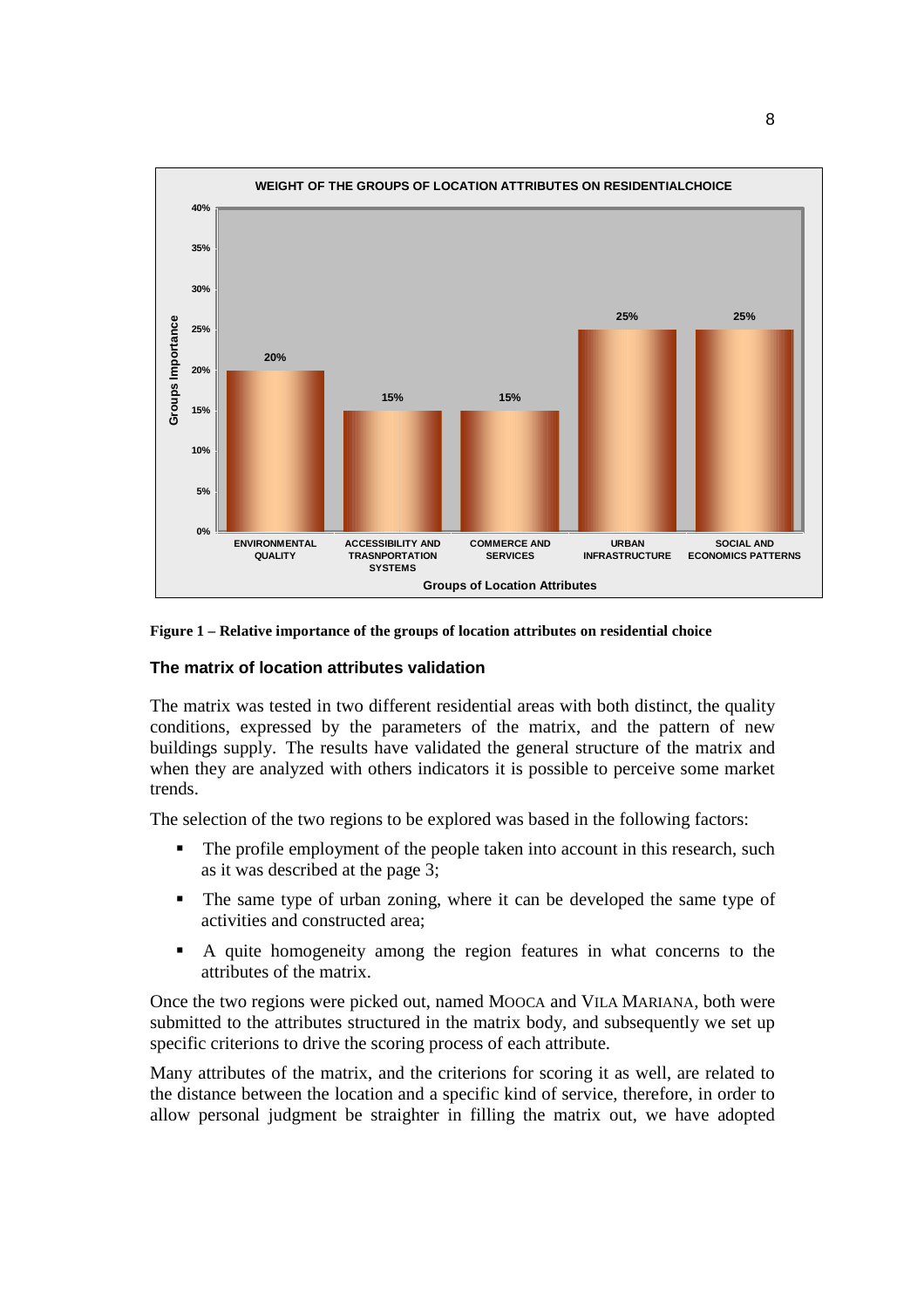maximum and minimum distances from any point inside of the region to get an specific place where there is this service, for instance, the measure of how far from a drugstore or a subway station is a specific site within the region. Another consideration taken into account in this test was the question of how often people uses a specific service or attribute present in the matrix.

After filling the matrix out with the grades of the region for each attribute, it is possible to calculate not only the score achieved for each group of attributes but also the total score obtained for the region considering the entire matrix.

These calculations were proceeded multiplying the balanced average of the scores obtained within a specific group of attributes by its own weight. By summing the total score of each group we reached the total score of the region.

By employing the matrix on the chosen locations it was possible to recognize its usefulness and pointed out the locations' advantages and problems to receive residential projects. In the following figure are displayed the scores obtained by the studied locations, MOOCA and VILA MARIANA, which have gotten 7.4 and 8.7 respectively.



#### **Figure 2 – Scores of the locations submitted to validate the matrix**

Some preliminary conclusions was possible to get by making a cross analysis between the results of the survey and some market index, as follow.

It is well known the positive correlation between land price within an area and the own quality of this area. The land prices survey of the two regions analyzed have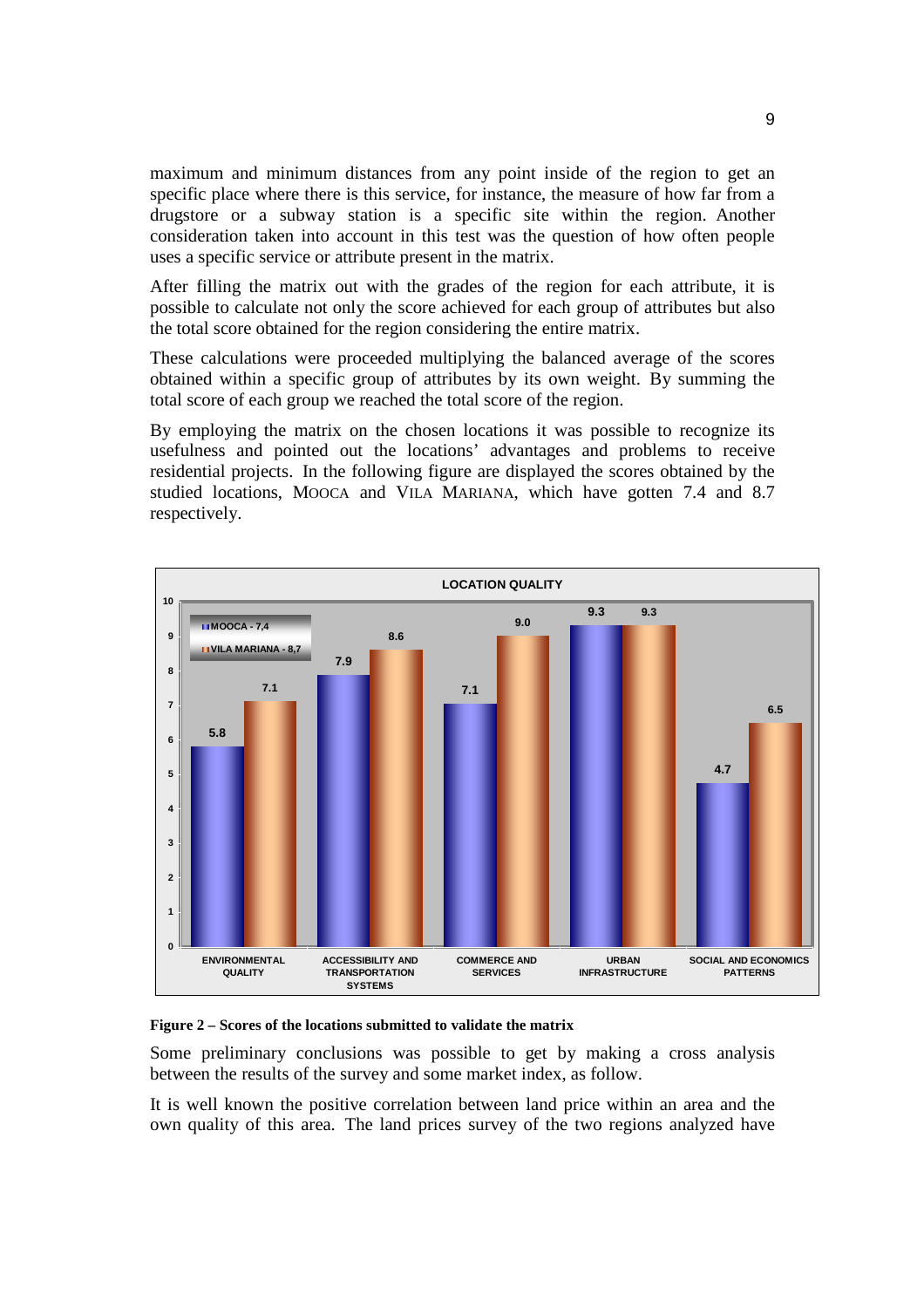confirmed that hypothesis as far as land prices in MOOCA are approximately 30% lower than in VILA MARIANA. In the same way, new residential units in VILA MARIANA are being sold nowadays at prices also 30% higher than those practiced within MOOCA.

The number of new residential projects in a specific region may be a signal of how developers notice its location attributes. In relation to the number of new residential projects, in the last ten years 67 new residential buildings were accomplished in the MOOCA location, while in VILA MARIANA the completion of new projects was 110 at the same period. These numbers may also explain for themselves the developers' perception in what concerns to the location qualities of the two areas. It is also important to point out that both regions are very similar in terms of sites availability and potential construction limits.

On the other hand, the demand data like absorption rate were not collected. Nevertheless, the informal data points toward VILA MARIANA as having better absorption rates than MOOCA. If in the future better data were collected perhaps it will be possible to confirm the strong correlation between location qualities with not only the demand preferences but also with how the supply distinguishes residential areas quality.

# **Final Remarks**

This research identified the main location attributes for qualifying a residential region for a specific type of user.

By using the Delphi technique it was possible to achieve a certain degree of convergence among several specialists in this field in order to construct a matrix of attributes considered important to qualify a residential area as a whole. The matrix holds the preferences and demands in housing. Besides, this matrix can be used as an instrument to identify quality patterns among different locations within São Paulo metropolitan area.

The matrix was applied in two regions in two different districts in São Paulo. The composition of the attributes in the matrix was validated by this test.

The importance of recognizing location attributes is due to both, the preferences of the users and the site selection process conducted by developers for new residential projects, in this particular issue, the users' preferences identification can also support the firms' segmentation strategies.

### *Restrictions of the matrix*

The matrix applicability is restricted to the city of São Paulo. However, its construction method and its general structure can be useful for the required adjustments to apply it in others cities.

In applying the matrix to a specific location, objective and subjective judgments are required. The matrix reflects the current list of demands and aspirations of specific group in what concerns to residential location quality, nevertheless, some factors like, the technological development, demand changes, urban space reconfiguration, etc,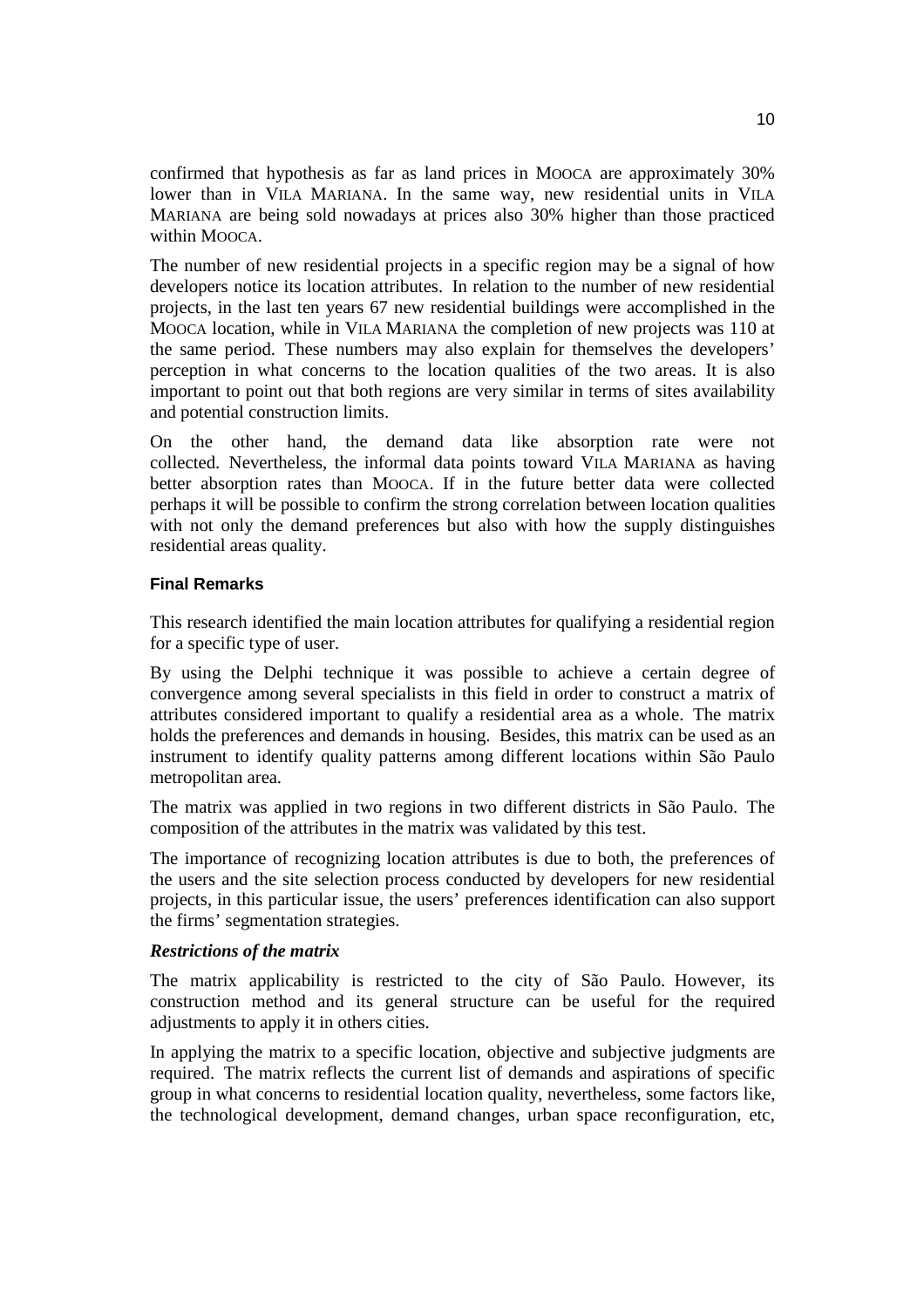suggest that the matrix updating must be carried out very often. The main improvements should be related to the inclusion of new attributes, to the exclusion of outdated attributes or revaluation of the current weight of each attribute.

# **Further applications**

The collaboration and the interest of all participants in this research reveal the lack of good information to drive decisions related to the sites selection for new residential projects. In this way, the results of this paper can still be helpful to:

- ! To assist the strategic planning process in what refers to the choice of new regions for new developments driven to a specific market segment;
- ! To aid investors and buyers in their new acquisitions, making the relation between location and physical attributes of the new projects more balanced;
- ! To assist public and private partnership in renovating areas according to the parameters of the matrix in order to attend some specific demands;

### **Bibliography**

ARGUEA, N.; HISAO, C. Market values of environmental amenities: a latent variable approach. **Journal of Housing Economics**, v. 9, p.104-126, 2000.

ASABERE, P.; HARVEY, B. Factors influencing the value of urban land: evidence from Halifax-Dartmouth, Canada. **Journal of the American Real Estate and Urban Economics Association.** v. 13, 1985.

BARNETT, A.; OKORUWA, A. Aplication of geographic information systems in site selection e location analysis. **The Appraisal Journal**, v. 61, n.2, 1993.

BORBA, R. A. de O. **Um modelo para avaliação dos efeitos do impacto ambiental no valor imobiliário e sua aplicação com o estudo de caso da usina de compostagem de lixo da vila Leopoldina**. 1992. 67p.+ anexos Dissertação (Mestrado) - Escola Politécnica, Universidade de São Paulo. São Paulo, 1992.

BUCKLEY, M. Location strategies: an overbuilt retail market. **Discount Mercheiser**, v. 33, n.2, 1993.

CARN, N. et al. **Real estate market analysis**: techniques e applications. South-Western: Thompson Learning, 2001. 353p.

CHORLEY, R.; HAGGETT, P. **Modelos sócio-econômicos em geografia**. Editora da USP. São Paulo. 1975.

DALE-JOHNSON, D.; P.HILLIPS, M. Housing attributes associated with capital gain. **Journal of the American Real Estate e Urban Economics Association**, v. 12, n. 2, p.162-175, 1984.

DES ROSIERS, et al. Shopping centers e house values: an empirical investigation. **Journal of Property Valuation & Investment**, v. 14, n.4, p.41-51, 1996.

DIPASQUALE, D.; WHEATON, W. Urban economics e real estate markets. **Business Economics**, v.31, n.4, p.69-75, 1996.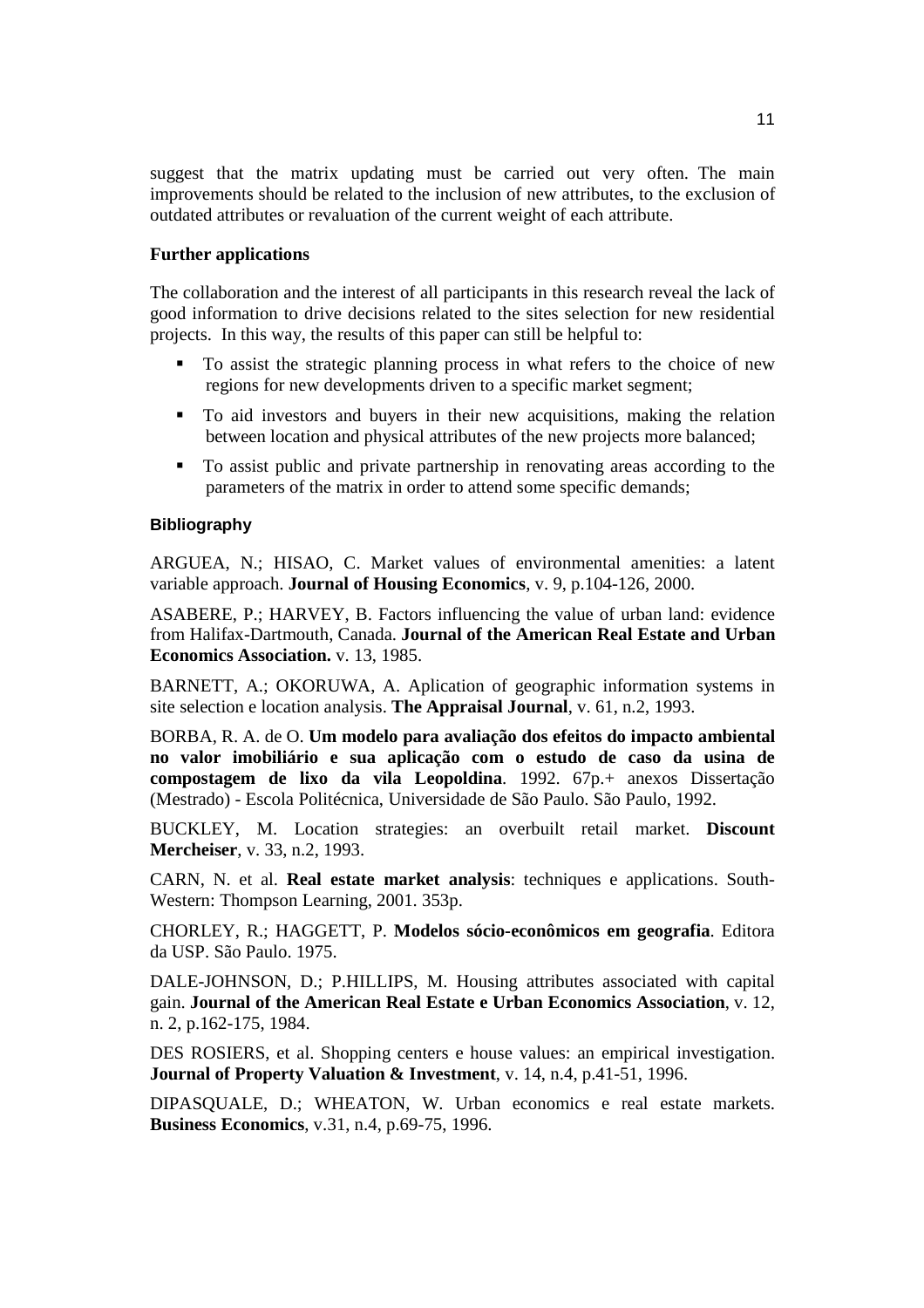ELDER, H.; ZUMPANO, L. Tenure choice, housing demand and residential location. **The Journal of Real Estate Research**, v. 6, n. 3, p.341-356, 1991.

FERNANDEZ, J. A. da C. G. **Preferências quanto a localização e influência no ciclo-de-vida familiar**: estudo exploratório com moradores de apartamentos do centro de Florianópolis. 1999. 153p. Dissertação (Mestrado), Escola Politécnica, Universidade Federal de Santa Catarina. Florianópolis, 1999.

FERRAZ, R. M. O. L. **Ligação aérea Rio - São Paulo**: análise da demanda pelo método Delphi. 1993. 199p+apêndices. Dissertação (Mestrado) - Escola Politécnica, Universidade de São Paulo. São Paulo, 1993.

GOODMAN, A. Housing submarkets within urban areas: definitions e evidence. **Journal of Regional Science**. v. 21, n.2, p.175-185, 1981.

HALLAN A. W. The Importance of Amenities in Residential Locational Choice. Ph.D., The University of Texas at Arlington, 1992.

KOTLER, P. **Administração de Marketing**. São Paulo: Atlas, 1998.

LIMBURG, B. van. City marketing: a multi-attribute approach. tourism management. v.19, n. 5, p.475-477, 1998.

LINNEMAN, P.. The demand for residence site characteristics. **Journal of Urban Economics**. v.9, p.129-148, 1981.

LOW-BEER, J. D. **Dinâmica do mercado fundiário x investimento público**: uma análise da valorização em áreas próximas ao metrô. 1987. 131p. Dissertação (Mestrado) – Escola de Administração, Fundação Getúlio Vargas. São Paulo, 1987.

MASANO, T. F. **Shopping centers e suas relações físico-territoriais e sócionegociais no município de São Paulo**. 1993. 452p. Tese (Doutorado) - Faculdade de Arquitetura e Urbanismo, Universidade de São Paulo. São Paulo, 1993.

NIGRIELLO, A. **O valor do solo e sua relação com a acessibilidade**: estudo a nível urbano. 1977. 238p. Dissertação (Mestrado) – Escola de Engenharia, Universidade Federal do Rio de Janeiro. Rio de Janeiro, 1977.

PROVAR. **Pesquisa varejo alto valor**: O mercado imobiliário residencial de São Paulo. São Paulo: Fea, 2003.

RICHARDSON, H. W. **Economia Urbana**. Editora Interciência, 1971. 194p.;

ROSE, J. A critical assessment of New York city's fair share criteria. **The American Planning Association**, v. 59, n.1, 1993.

ROWE, G.; WRIGHT, K C. Delphi study on bridge condition rating and effects of improvments. **Journal of Transportation Engineering**. v.117, n.3, p.320-334, 1991.

TAJIMA, K. New estimates of the demand for urban garden space: implications for valuing the environmental benefits of Boston's big dig project. **Journal of Urban Affairs,** v.25, n. 5, p.641-655, 2003.

VILLAÇA, F. **A localização como mercadoria**. São Paulo: Studio Nobel, 1977.